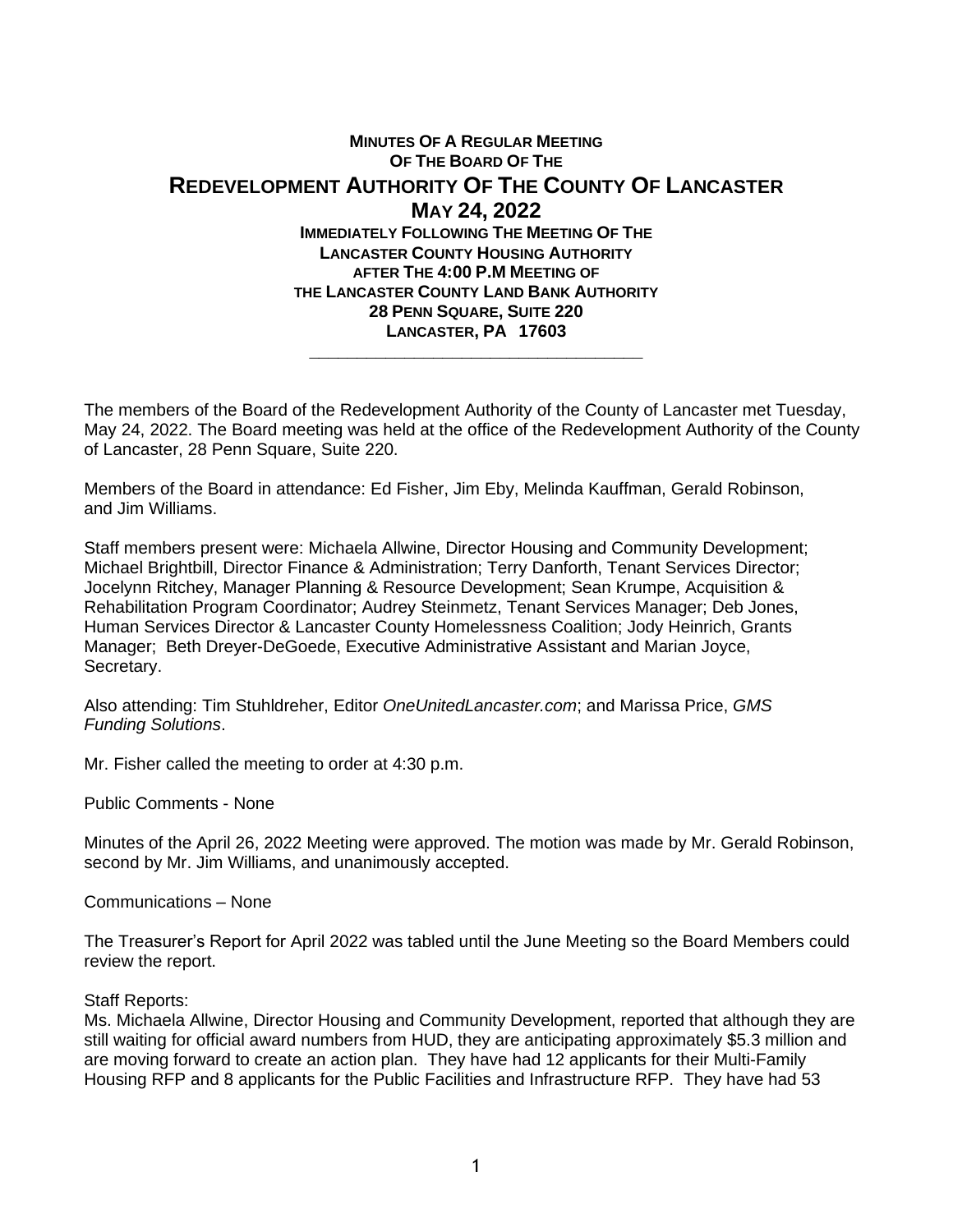applicants for the Home Repair Program year to date. Ms. Allwine answered questions from Board Members, Mr. Fisher and Mr. Jim Eby.

Ms. Deb Jones, Director of Human Service*s* & Lancaster County Homelessness Coalition, reported that the Office for the Coalition partners met together in early May. The Refresh Lancaster, mobile hygiene unit, added another stop at the Lancaster Food Hub. They are partnering with Penn Medicine for a Medical Crisis Housing program. The Homelessness Coalition is undergoing a HUD audit and are still awaiting approval from HUD to access the allocated money from the Penn Medicine transition. On June 7, this board will be having a special meeting to approve Joint Funding awards.

Committee Reports – None

Unfinished Business – None

1) The Board approved the submission of a grant application for a Redevelopment Assistance Capital Grant in connection with the Pleasant View Communities Cultural Center Project. Ms. Marissa Price, Client Manager from GMS Funding Solutions provided background on the project. The resolution was approved on a motion by Mr. Williams, second by Mr. Robinson and unanimously accepted. (A copy of said Resolution [May 22 #12] is attached hereto and made a part hereof).

NOW, THEREFORE, BE IT RESOLVED by the Board of the Redevelopment Authority of the County of Lancaster to authorize the appropriate officers, employees and solicitor of the Authority to (1) work with *Pleasant View Communities* to prepare an application for \$1,000,000 for the Pleasant View Communities Cultural Center Project through the Commonwealth of Pennsylvania's Redevelopment Assistance Capital Program (the Application), (2) to execute and submit the Application as the Applicant and (3) to enter into and carry out its obligations under a grant agreement with The Commonwealth of Pennsylvania (Acting through the Office of the Budget) and a cooperation and sub-grant agreement with Pleasant View Communities on such terms and conditions as are acceptable to the appropriate officers, employees and solicitor of the Authority.

2) The Board approved an application for payment #2 for Construction Costs related to Penn Square, Suite 100. The motion to approve was made by Mr. Jim Eby, second by Mr. Fisher and unanimously carried. (A copy of said Resolution [May 22 #13] is attached hereto and made a part hereof).

NOW, THEREFORE, BE IT RESOLVED by the Board of the Redevelopment Authority to approve Application for Payment #2 for an amount of One Hundred Thirty-Seven Thousand Eight Hundred Ninety-Two and 60/100 (\$137,892.60) and authorize the Executive Director to sign documents required for payment to Heck Construction Company Inc.

3) The Board approved funding for a Branding and Website Development Services Contract. Ms. Jocelynn Ritchey provided background. Ms. Ritchey provided details for Mr. Fisher on what branding entailed. Ms. Allwine noted that the need for rebranding came from the strategic planning exercise and the addition of the Human Services Department. The motion to approve was made by Mr. Williams, second by Mr. Jim Eby and unanimously carried. (A copy of said Resolution [May 22 #14] is attached hereto and made a part hereof).

NOW, THEREFORE, BE IT RESOLVED by the Board of the *Redevelopment Authority* that the Executive Director is authorized to sign documents required to engage *Goodthree* according to their revised proposal dated April 8, 2022; and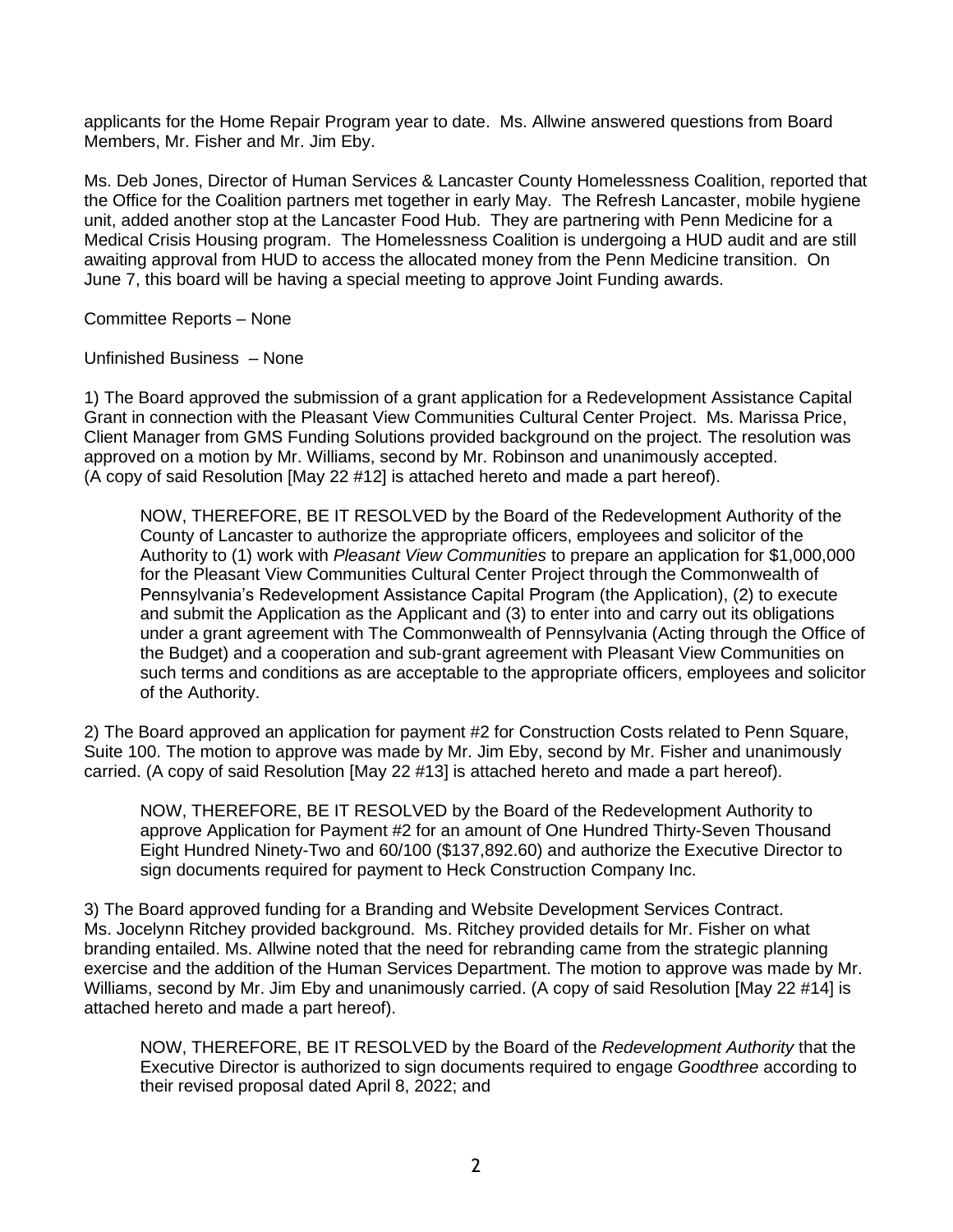FURTHER BE IT RESOLVED that the contract will be funded through a combination of HUD Administrative funds and private grants in an amount not to exceed FIFTY THOUSAND AND 00/000 DOLLARS (\$50,000.00), which represents the proposed fee and a 10% contingency.

The Board adopted New Business items 4 and 5 under one motion by Ms. Kauffman, second by Mr. Robinson and unanimously carried. Ms. Deb Jones provided background, prior to the motion to accept. Resolutions are as follows:

4) The Board approved a contract with Ephrata Area Social Services for Emergency Hotel Funding using ESG-CV funds. (A copy of said Resolution [May 22 #15] is attached hereto and made a part hereof).

NOW, THEREFORE, BE IT RESOLVED by the Board of the Redevelopment Authority of the County of Lancaster to authorize the Executive Director to execute a contract with *Ephrata Area Social Services* retroactively for a period beginning on April 1, 2021 and terminating January 31, 2022 in the amount of THREE THOUSAND SEVEN HUNDRED NINETY-ONE AND 08/100 DOLLARS (\$3,791.08) using Emergency Solutions Coronavirus Grant (ESG-CV) Funding.

5) The Board approved a contract with Real Life Community Services for Emergency Hotel Funding using ESG-CV funds. (A copy of said Resolution [May 22 #16] is attached hereto and made a part hereof).

NOW, THEREFORE, BE IT RESOLVED by the Board of the Redevelopment Authority of the County of Lancaster to authorize the Executive Director to execute a contract with *Real Life Community Services* retroactively for a period beginning on April 1, 2021 and terminating January 31, 2022 in the amount of FOUR THOUSAND FIVE HUNDRED FIFTY-THREE AND 64/100 DOLLARS (\$4,553.64) using Emergency Solutions Coronavirus Grant (ESG-CV) Funding.

6) The Board approved an exception to the policies for the Home Repair Program. Ms. Allwine provided background. The motion to approve was made by Mr. Robinson, second by Mr. Williams and unanimously carried. (A copy of said Resolution [May 22 #17] is attached hereto and made a part hereof).

NOW, THEREFORE, BE IT RESOLVED by the *Board of the Redevelopment Authority of the County of Lancaster* to authorize an exception to the existing policies governing the *Home Repair Program* to allow for assistance in an amount to exceed \$24,999 but less than \$30,000.

The Board adopted New Business items 7 and 8 under one motion by Mr. Williams, second by Mr. Robinson and unanimously carried. Ms. Jocelynn Ritchey provided background, prior to the motion to accept. Resolutions are as follows:

7) The Board approved a Memorandum of Understanding with the Borough of Elizabethtown for participation in the Homeowner Assistance Program. (A copy of said Resolution [May 22 #18] is attached hereto and made a part hereof).

NOW, THEREFORE, BE IT RESOLVED by the *Board of the Redevelopment Authority of the County of Lancaster* to approve and enter into a Memorandum of Understanding with the *Borough of Elizabethtown* establishing the eligibility requirements and administrative procedures to be followed for the operation of the Homeowner Assistance Program.